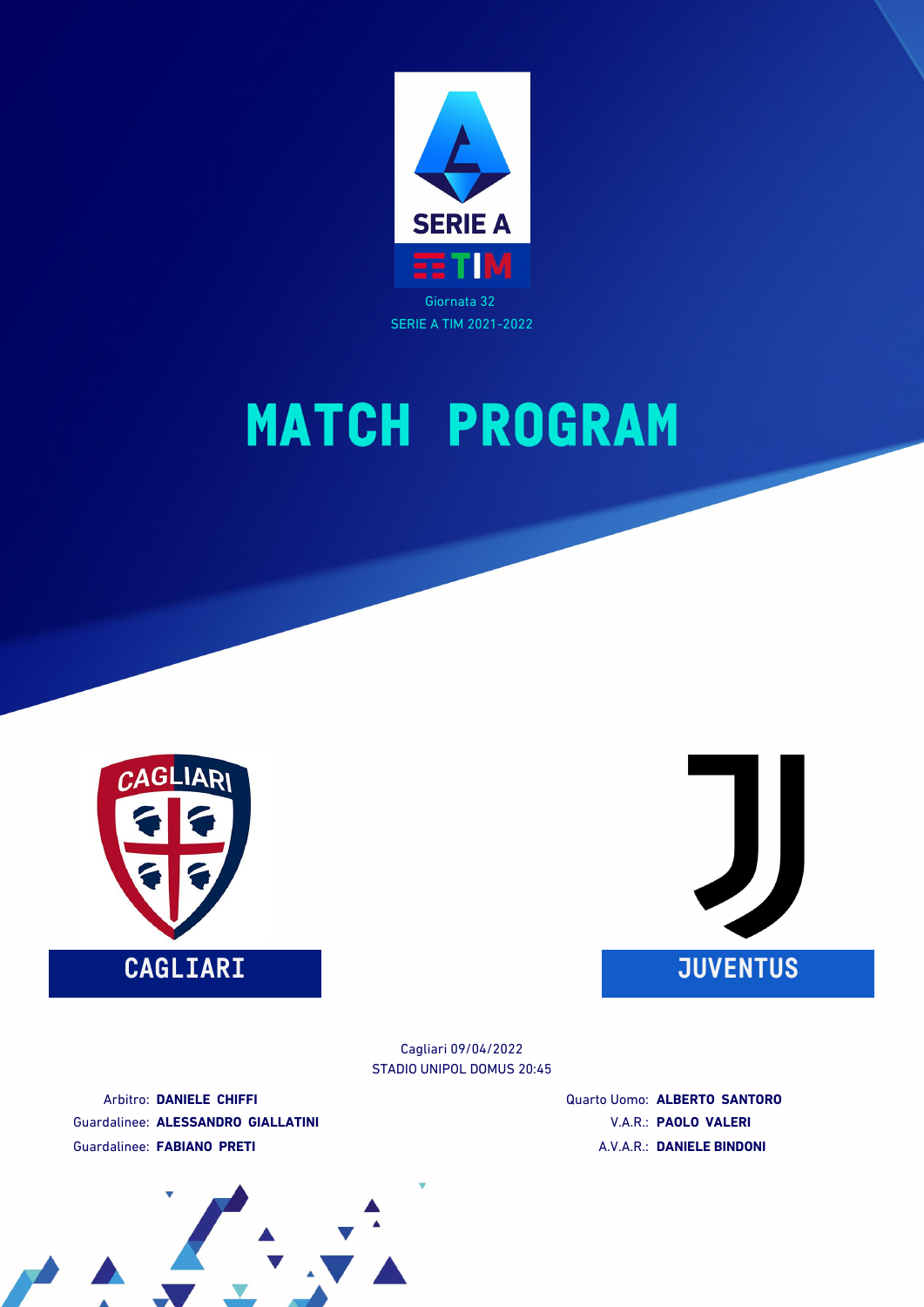

Cagliari 09/04/2022 STADIO UNIPOL DOMUS - 20:45



### **RISULTATI STAGIONALI**

| <b>TOTALI</b>         | <b>PTG</b> | G  | v              | N  | Þ              | GF | GS | DIFF.RETI         |
|-----------------------|------------|----|----------------|----|----------------|----|----|-------------------|
| <b>CAGLIARI</b>       | 25         | 31 | 5              | 10 | 16             | 29 | 59 | $-30$             |
| <b>JUVENTUS</b>       | 59         | 31 | 17             | 8  | 6              | 47 | 27 | $+20$             |
| <b>CASA/TRASFERTA</b> | <b>PTG</b> | G  | v              | N  | D              | GF | GS | <b>MEDIA GOAL</b> |
| <b>CAGLIARI</b>       | 12         | 15 | $\overline{2}$ | 6  | 7              | 16 | 26 | 1.1               |
| <b>JUVENTUS</b>       | 29         | 15 | 8              | 5  | $\overline{2}$ | 27 | 17 | 1.8               |

### **ULTIMI PRECEDENTI**

| 2021-22 19^ G | <b>JUVENTUS</b>                                                                      | <b>CAGLIARI</b>                                                         |         |
|---------------|--------------------------------------------------------------------------------------|-------------------------------------------------------------------------|---------|
| 21/12/2021    | 40'(1°T) M. KEAN, 38'(2°T) F. BERNARDESCHI                                           |                                                                         | $2-0$   |
| 2020-21 27^ G | <b>CAGLIARI</b>                                                                      | <b>JUVENTUS</b>                                                         |         |
| 14/03/2021    | $16'(2°T)$ G. SIMEONE                                                                | 10'(1°T) C. RONALDO, 25'(1°T) C. RONALDO, 32'(1°T) C.<br><b>RONALDO</b> | $1 - 3$ |
| 2020-218^G    | <b>JUVENTUS</b>                                                                      | <b>CAGLIARI</b>                                                         |         |
| 21/11/2020    | 38'(1°T) C. RONALDO, 42'(1°T) C. RONALDO                                             |                                                                         | $2-0$   |
| 2019-20 37^ G | <b>CAGLIARI</b>                                                                      | <b>JUVENTUS</b>                                                         |         |
| 29/07/2020    | 8'(1°T) L. GAGLIANO, 47'(1°T) G. SIMEONE                                             |                                                                         | $2 - 0$ |
| 2019-20 18^ G | <b>JUVENTUS</b>                                                                      | <b>CAGLIARI</b>                                                         |         |
| 06/01/2020    | 4'(2°T) C. RONALDO, 22'(2°T) C. RONALDO, 36'(2°T) G.<br>HIGUAIN, 37'(2°T) C. RONALDO |                                                                         | $4 - 0$ |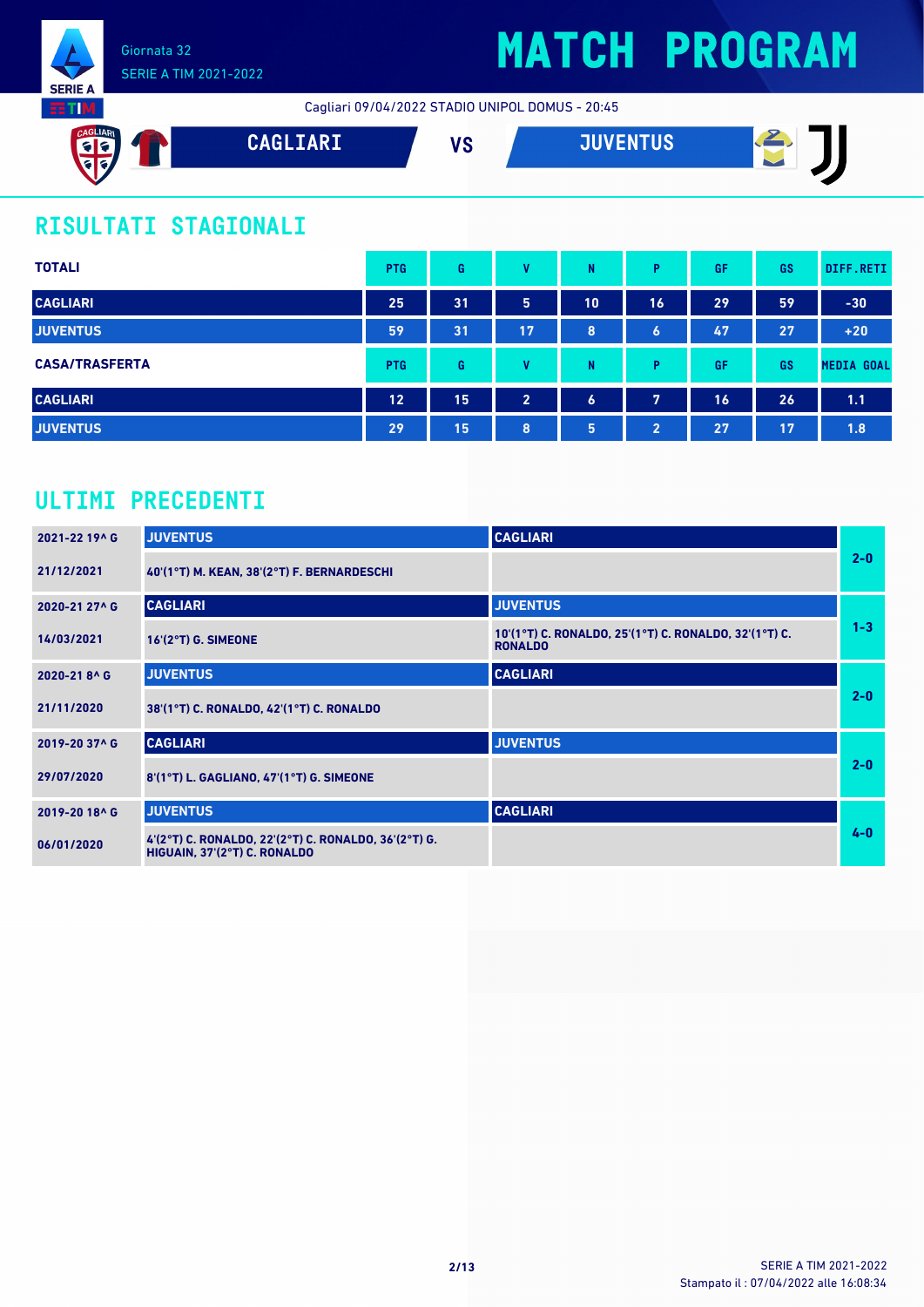

### SERIE A TIM 2021-2022

## **MATCH PROGRAM**

Cagliari 09/04/2022 STADIO UNIPOL DOMUS - 20:45

| CAGLIARI<br>$\epsilon$<br>$\left  \cdot \right $ | <b>CAGLIARI</b> | uо<br>, J | <b>JUVENTUS</b> ' | ≂<br>- |
|--------------------------------------------------|-----------------|-----------|-------------------|--------|
| V                                                |                 |           |                   |        |

### **ROSA DELLE SQUADRE**

|     | <b>CAGLIARI</b>                                             | PRES. A                | GOL A           | GOL 2021-22  | PRES. 2021-22  | MIN. 2021-22         |
|-----|-------------------------------------------------------------|------------------------|-----------------|--------------|----------------|----------------------|
|     | <b>PORTIERI</b>                                             |                        |                 |              |                |                      |
|     | 1 SIMONE ARESTI                                             | $\mathbf{1}$           | $\mathbf{1}$    | $\bf{0}$     | $\mathbf{0}$   | $\mathbf{0}$         |
|     | 28 ALESSIO CRAGNO                                           | 159                    | 255             | 54           | 28             | 2708                 |
| 31. | <b>BORIS RADUNOVIC</b>                                      | $\overline{7}$         | 14              | 5            | 3              | 285                  |
|     | 34 EUGENIO FUSCO                                            | $\pmb{0}$              | $\mathbf{0}$    | $\pmb{0}$    | $\mathbf{0}$   | $\mathbf{0}$         |
|     | 37 ANDREA D'ANIELLO                                         | $\pmb{0}$              | $\pmb{0}$       | $\pmb{0}$    | $\pmb{0}$      | $\mathbf 0$          |
|     | 43 ELDIN LOLIC                                              | $\mathbf{0}$           | $\mathbf{0}$    | $\bf{0}$     | 0              | $\pmb{0}$            |
|     | <b>DIFENSORI</b>                                            |                        |                 |              |                |                      |
|     | 3 EDOARDO GOLDANIGA                                         | 136                    | $\overline{7}$  | $\mathbf 0$  | 11             | 968                  |
|     | 12 RAOUL BELLANOVA                                          | 25                     | $\mathbf{1}$    | $\mathbf{1}$ | 24             | 2022                 |
|     | <b>15 GIORGIO ALTARE</b>                                    | 12                     | $\pmb{0}$       | $\mathbf{0}$ | 12             | 923                  |
|     | 22 CHARALAMPOS LYKOGIANNIS                                  | 97                     | 4               | $\mathbf{0}$ | 24             | 1622                 |
|     | 23 LUCA CEPPITELLI                                          | 150                    | $\overline{7}$  | 1            | 20             | 1234                 |
| 25  | <b>GABRIELE ZAPPA</b>                                       | 58                     | $\mathbf{0}$    | $\pmb{0}$    | 24             | 1230                 |
| 29  | <b>DALBERT</b>                                              | 78                     | $\bf{0}$        | $\mathbf{0}$ | 23             | 1766                 |
| 33  | <b>ADAM OBERT</b>                                           | 5                      | $\mathbf{0}$    | $\bf{0}$     | 5              | 281                  |
| 40  | <b>SEBASTIAN WALUKIEWICZ</b>                                | 39                     | $\mathbf{0}$    | $\mathbf{0}$ | 6              | 304                  |
|     | <b>41 LUIGI PALOMBA</b>                                     | $\pmb{0}$              | $\mathbf{0}$    | $\bf{0}$     | $\bf{0}$       | $\pmb{0}$            |
|     | 42 IURIE IOVU                                               | $\mathbf{0}$           | $\bf{0}$        | $\mathbf{0}$ | $\mathbf{0}$   | $\pmb{0}$            |
|     | <b>44 ANDREA CARBONI</b>                                    | 46                     | $\mathbf{0}$    | $\mathbf{0}$ | 24             | 1918                 |
|     | <b>66 MATTEO LOVATO</b>                                     | 42                     | $\bf{0}$        | 0            | 17             | 1240                 |
|     | <b>CENTROCAMPISTI</b>                                       |                        |                 |              |                |                      |
|     | <b>4 DANIELE BASELLI</b>                                    | 231                    | 20              | $\mathbf{0}$ | 12             | 449                  |
| 6   | <b>MARKO ROG</b>                                            | 97                     | 3               | $\mathbf{0}$ | $\mathbf{1}$   | 25                   |
|     | 8 RAZVAN MARIN                                              | 66                     | 3               | 0            | 29             | 2536                 |
|     | 14 ALESSANDRO DEIOLA                                        | 100                    | 4               | 3            | 27             | 1817                 |
|     | <b>16 KEVIN STROOTMAN</b>                                   | 130                    | 10              | $\mathbf{0}$ | 10             | 679                  |
|     | <b>18 NAHITAN NANDEZ</b>                                    | 84                     | 4               | $\pmb{0}$    | 17             | 1436                 |
| 20  | <b>GASTON PEREIRO</b>                                       | 48                     | 7               | 4            | 23             | 1000                 |
| 26  | NICOLO' CAVUOTI                                             | $\mathbf{0}$           | $\pmb{0}$       | $\bf{0}$     | $\mathbf{0}$   | $\mathbf{0}$         |
| 27  | <b>ALBERTO GRASSI</b>                                       | 132                    | 5               | $\mathbf{0}$ | 24             | 1790                 |
| 38  | <b>JACOPO DESOGUS</b>                                       | $\mathbf{0}$           | $\mathbf{0}$    | $\mathbf{0}$ | $\bf{0}$       | $\mathbf{0}$         |
|     | 39 CHRISTOS KOURFALIDIS<br><b>ATTACCANTI</b>                | $\overline{2}$         | $\mathbf{0}$    | 0            | $\overline{2}$ | 30                   |
|     |                                                             |                        |                 |              |                |                      |
|     | 9 KEITA                                                     | 178                    | 41              | 3            | 19             | 1022                 |
|     | 10 JOAO PEDRO                                               | 211                    | 69              | 11           | 30             | 2887                 |
|     | 19 LUCA GAGLIANO                                            | 4                      | $\mathbf{1}$    | $\pmb{0}$    | $\overline{2}$ | 23                   |
|     | 21 ZITO LUVUMBO<br><b>30 LEONARDO PAVOLETTI</b>             | $\mathbf{0}$<br>188    | $\pmb{0}$<br>60 | $\mathbf 0$  | 0<br>26        | $\mathbf{0}$<br>1276 |
|     |                                                             | $7\phantom{.}$         |                 | 5            |                |                      |
|     | <b>32 DAMIR CETER VALENCIA</b>                              |                        | $\pmb{0}$       | $\bf{0}$     | $\mathbf{1}$   | $7\phantom{.}$       |
|     | <b>36 ISAIAS OMAR DELPUPO</b><br><b>45 LISANDRU TRAMONI</b> | 0<br>$\pmb{0}$         | 0<br>$\pmb{0}$  | 0<br>0       | 0<br>$\pmb{0}$ | 0<br>$\pmb{0}$       |
|     | <b>STAFF TECNICO</b>                                        |                        |                 |              |                |                      |
|     |                                                             | <b>WALTER MAZZARRI</b> |                 |              |                |                      |
|     | <b>Allenatore</b>                                           |                        |                 |              |                |                      |

diffidato de la contradicción de la contradicción de la contradicción de la contradicción de la contradicción de Squalificato de la contradicción de la contradicción de la contradicción de la contradicción de la contradicc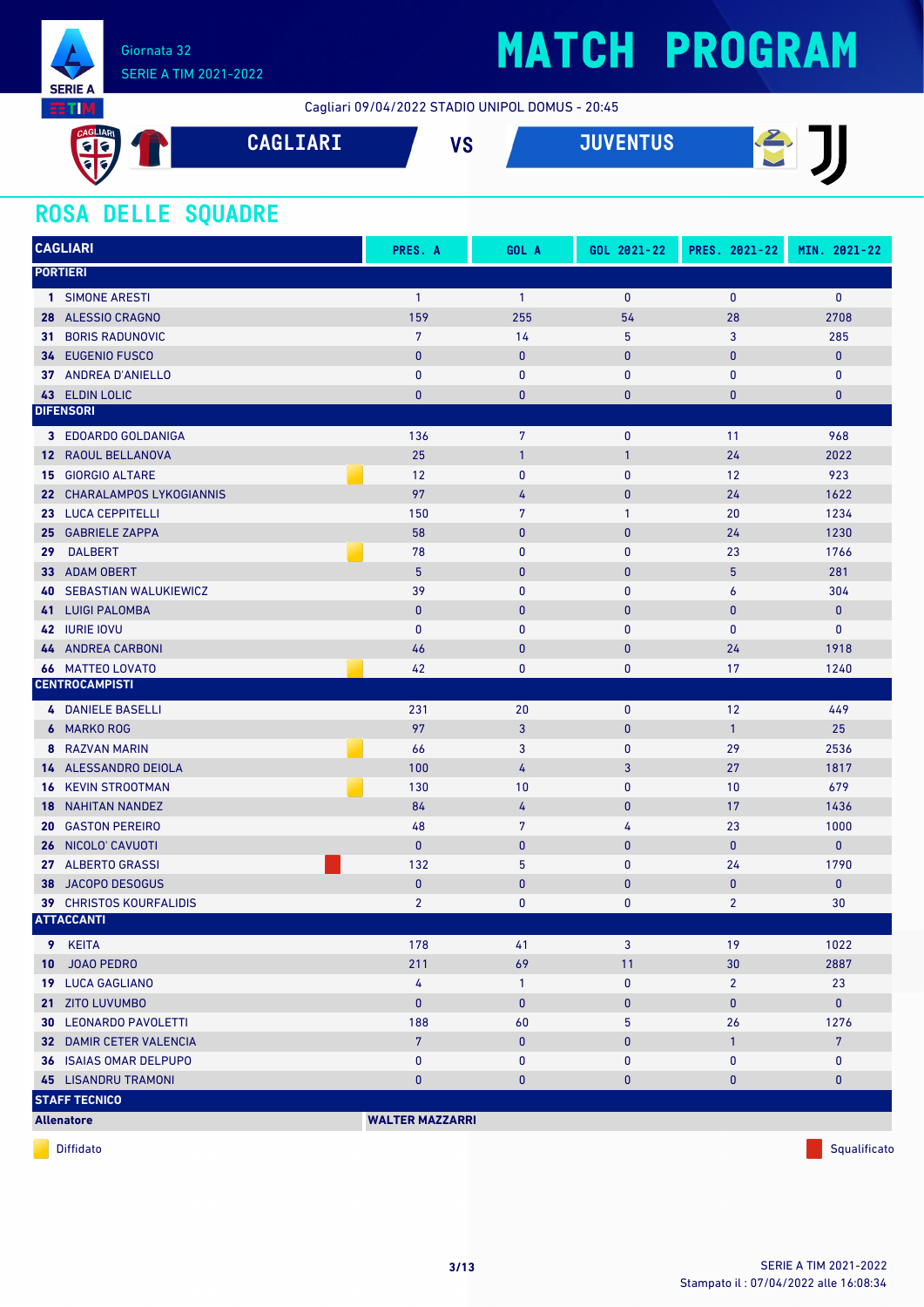

Cagliari 09/04/2022 STADIO UNIPOL DOMUS - 20:45

|                 | <b>AGLIAR</b>                | <b>CAGLIARI</b> | <b>VS</b>                   |                | <b>JUVENTUS</b> |                |                |  |
|-----------------|------------------------------|-----------------|-----------------------------|----------------|-----------------|----------------|----------------|--|
|                 |                              |                 |                             |                |                 |                |                |  |
|                 | <b>JUVENTUS</b>              |                 | PRES. A                     | GOL A          | GOL 2021-22     | PRES. 2021-22  | MIN. 2021-22   |  |
|                 | <b>PORTIERI</b>              |                 |                             |                |                 |                |                |  |
|                 | 1 WOJCIECH SZCZESNY          |                 | 204                         | 189            | 23              | 28             | 2698           |  |
|                 | 23 CARLO PINSOGLIO           |                 | 4                           | 4              | $\mathbf{0}$    | 0              | 0              |  |
|                 | 35 FRANCO ISRAEL             |                 | $\mathbf{0}$                | $\mathbf{0}$   | $\mathbf{0}$    | 0              | 0              |  |
| 36              | <b>MATTIA PERIN</b>          |                 | 242                         | 341            | 4               | 3              | 291            |  |
|                 | 42 ZSOMBOR SENKO             |                 | $\mathbf{0}$                | $\bf{0}$       | $\mathbf 0$     | 0              | $\mathbf 0$    |  |
|                 | <b>53 MARCO RAINA</b>        |                 | $\mathbf{0}$                | $\bf{0}$       | $\mathbf{0}$    | 0              | $\pmb{0}$      |  |
|                 | <b>DIFENSORI</b>             |                 |                             |                |                 |                |                |  |
|                 | 2 MATTIA DE SCIGLIO          |                 | 171                         | $\overline{2}$ | $\mathbf{1}$    | 17             | 980            |  |
|                 | 3 GIORGIO CHIELLINI          |                 | 424                         | 27             | $\mathbf{0}$    | 15             | 1166           |  |
|                 | 4 MATTHIJS DE LIGT           |                 | 82                          | $\overline{7}$ | $\overline{2}$  | 26             | 2433           |  |
| 6               | <b>DANILO</b>                |                 | 74                          | 4              | $\mathbf{1}$    | 18             | 1644           |  |
| 11              | <b>JUAN CUADRADO</b>         |                 | 327                         | 42             | 4               | 29             | 2310           |  |
| 12 <sup>2</sup> | <b>ALEX SANDRO</b>           |                 | 183                         | 13             | $\mathbf{0}$    | 22             | 1535           |  |
|                 | <b>17 LUCA PELLEGRINI</b>    |                 | 65                          | $\bf{0}$       | $\mathbf{0}$    | 14             | 922            |  |
| 19              | <b>LEONARDO BONUCCI</b>      |                 | 408                         | 27             | 3               | 17             | 1625           |  |
| 24              | <b>DANIELE RUGANI</b>        |                 | 142                         | 10             | $\mathbf{0}$    | 9              | 742            |  |
| 45              | KONI DE WINTER               |                 | $\mathbf{0}$                | $\mathbf{0}$   | $\mathbf{0}$    | 0              | $\pmb{0}$      |  |
|                 | <b>54 DIEGO STRAMACCIONI</b> |                 | $\mathbf 0$                 | 0              | $\mathbf 0$     | 0              | 0              |  |
|                 | <b>CENTROCAMPISTI</b>        |                 |                             |                |                 |                |                |  |
|                 | 5 ARTHUR                     |                 | 39                          | $\mathbf{1}$   | $\mathbf 0$     | 17             | 857            |  |
|                 | <b>14 WESTON MCKENNIE</b>    |                 | 54                          | 8              | 3               | 20             | 1449           |  |
| 20              | <b>FEDERICO BERNARDESCHI</b> |                 | 199                         | 22             | $\mathbf{1}$    | 21             | 1181           |  |
|                 | 22 FEDERICO CHIESA           |                 | 181                         | 36             | $\overline{2}$  | 14             | 916            |  |
|                 | 25 ADRIEN RABIOT             |                 | 88                          | 5              | $\mathbf{0}$    | 26             | 1865           |  |
|                 | 27 MANUEL LOCATELLI          |                 | 173                         | 11             | 3               | 29             | 2150           |  |
| 28              | <b>DENIS ZAKARIA</b>         |                 | 4                           | $\mathbf{1}$   | $\mathbf{1}$    | 4              | 287            |  |
| 38              | <b>MARLEY AKE'</b>           |                 | $\overline{1}$              | $\mathbf{0}$   | $\mathbf{0}$    | $\mathbf{1}$   | 8              |  |
|                 | <b>46 MATIAS SOULE'</b>      |                 | $\overline{2}$              | $\bf{0}$       | $\bf{0}$        | $\overline{2}$ | $\overline{7}$ |  |
|                 | 47 FABIO MIRETTI             |                 | $\mathbf{1}$                | $\mathbf{0}$   | $\mathbf 0$     | $\mathbf{1}$   | $\frac{1}{4}$  |  |
|                 | <b>ATTACCANTI</b>            |                 |                             |                |                 |                |                |  |
|                 | 7 DUSAN VLAHOVIC             |                 | 106                         | 48             | 21              | 29             | 2649           |  |
|                 | 9 ALVARO MORATA              |                 | 125                         | 34             | 8               | 30             | 2106           |  |
|                 | 10 PAULO DYBALA              |                 | 264                         | 96             | 8               | 22             | 1700           |  |
|                 | 18 MOISE KEAN                |                 | 60                          | 15             | 4               | 25             | 918            |  |
|                 | 21 KAIO JORGE                |                 | 9                           | 0              | 0               | 9              | 153            |  |
|                 | <b>STAFF TECNICO</b>         |                 |                             |                |                 |                |                |  |
|                 | <b>Allenatore</b>            |                 | <b>MASSIMILIANO ALLEGRI</b> |                |                 |                |                |  |

diffidato de la contradicción de la contradicción de la contradicción de la contradicción de la contradicción de Squalificato de la contradicción de la contradicción de la contradicción de la contradicción de la contradicc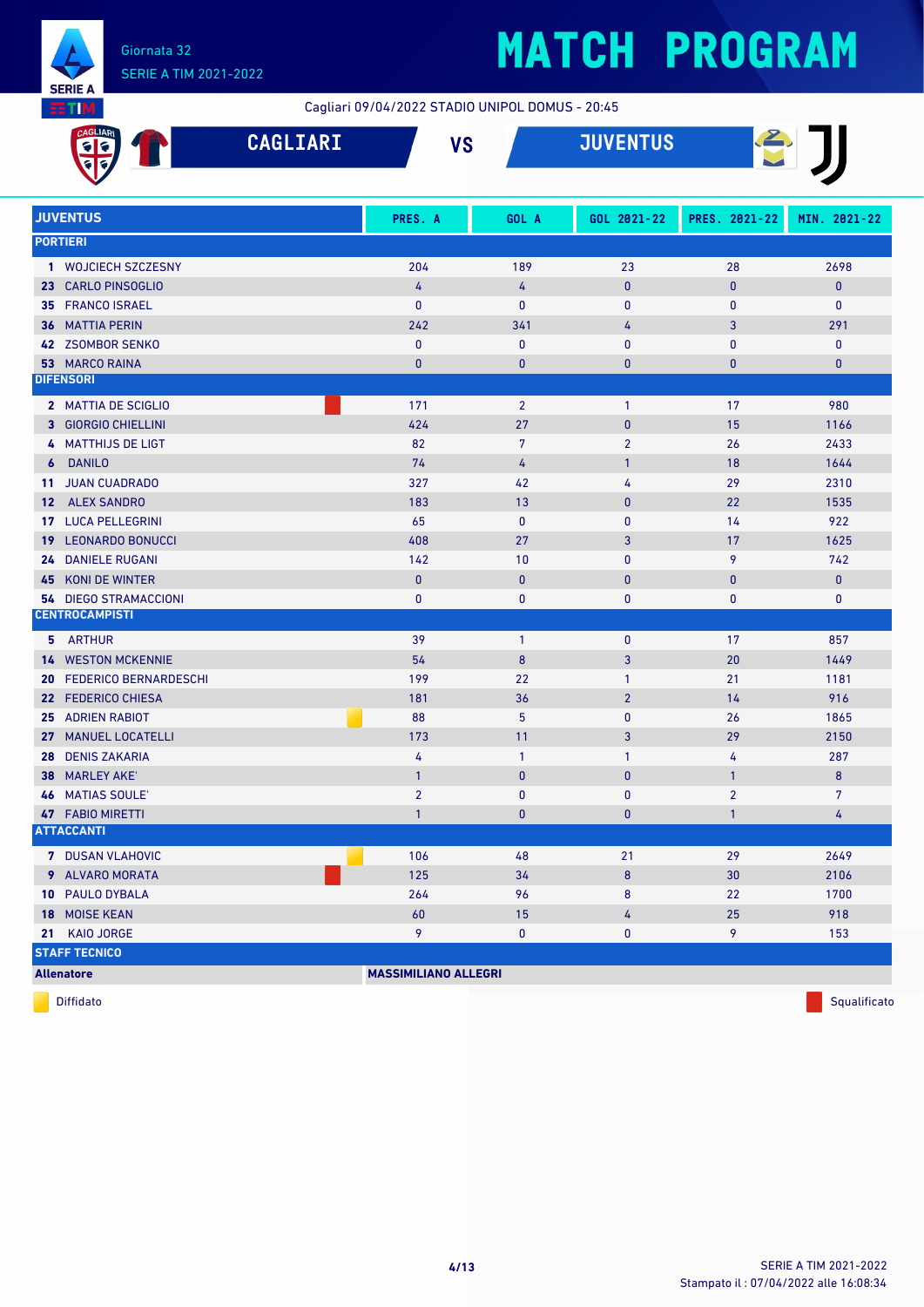

### SERIE A TIM 2021-2022

## **MATCH PROGRAM**

Cagliari 09/04/2022 STADIO UNIPOL DOMUS - 20:45



### **RENDIMENTO RECENTE**

| <b>CAGLIARI</b>     |                                                                                      |                                                                                 |         |
|---------------------|--------------------------------------------------------------------------------------|---------------------------------------------------------------------------------|---------|
| <b>31^ GIORNATA</b> | <b>UDINESE</b>                                                                       | <b>CAGLIARI</b>                                                                 |         |
| 03/04/2022          | 38'(1°T) R. BECAO, 45'(1°T) BETO, 4'(2°T) BETO, 14'(2°T) N.<br>MOLINA, 28'(2°T) BETO | 32'(1°T) JOAO PEDRO                                                             | $5 - 1$ |
| <b>30^ GIORNATA</b> | <b>CAGLIARI</b>                                                                      | <b>MILAN</b>                                                                    | $0 - 1$ |
| 19/03/2022          |                                                                                      | 14'(2°T) I. BENNACER                                                            |         |
| <b>29^ GIORNATA</b> | <b>SPEZIA</b>                                                                        | <b>CAGLIARI</b>                                                                 | $2 - 0$ |
| 12/03/2022          | 10'(2°T) M. ERLIC, 29'(2°T) R. MANAJ                                                 |                                                                                 |         |
| <b>28^ GIORNATA</b> | <b>CAGLIARI</b>                                                                      | <b>LAZIO</b>                                                                    |         |
| 05/03/2022          |                                                                                      | 19'(1°T) C. IMMOBILE, 42'(1°T) LUIS ALBERTO, 17'(2°T) FELIPE<br><b>ANDERSON</b> | $0 - 3$ |
| <b>27^ GIORNATA</b> | <b>TORINO</b>                                                                        | <b>CAGLIARI</b>                                                                 | $1 - 2$ |
| 27/02/2022          | 9'(2°T) A. BELOTTI                                                                   | 21'(1°T) R. BELLANOVA, 17'(2°T) A. DEIOLA                                       |         |

| <b>JUVENTUS</b>     |                                              |                                                                          |         |
|---------------------|----------------------------------------------|--------------------------------------------------------------------------|---------|
| <b>31^ GIORNATA</b> | <b>JUVENTUS</b>                              | <b>INTER</b>                                                             | $0 - 1$ |
| 03/04/2022          |                                              | 50'(1°T) H. CALHANOGLU                                                   |         |
| <b>30^ GIORNATA</b> | <b>JUVENTUS</b>                              | <b>SALERNITANA</b>                                                       | $2-0$   |
| 20/03/2022          | 5'(1°T) P. DYBALA, 29'(1°T) D. VLAHOVIC      |                                                                          |         |
| <b>29^ GIORNATA</b> | <b>SAMPDORIA</b>                             | <b>JUVENTUS</b>                                                          |         |
| 12/03/2022          | $39'(2°T)$ A. SABIRI                         | 23'(1°T)[A] M. YOSHIDA, 34'(1°T) A. MORATA, 43'(2°T) A.<br><b>MORATA</b> | $1 - 3$ |
| <b>28^ GIORNATA</b> | <b>JUVENTUS</b>                              | <b>SPEZIA</b>                                                            | $1-0$   |
| 06/03/2022          | $21'(1°T)$ A. MORATA                         |                                                                          |         |
| <b>27^ GIORNATA</b> | <b>EMPOLI</b>                                | <b>JUVENTUS</b>                                                          | $2 - 3$ |
| 26/02/2022          | 40'(1°T) S. ZURKOWSKI, 31'(2°T) A. LA MANTIA | 32'(1°T) M. KEAN, 47'(1°T) D. VLAHOVIC, 21'(2°T) D. VLAHOVIC             |         |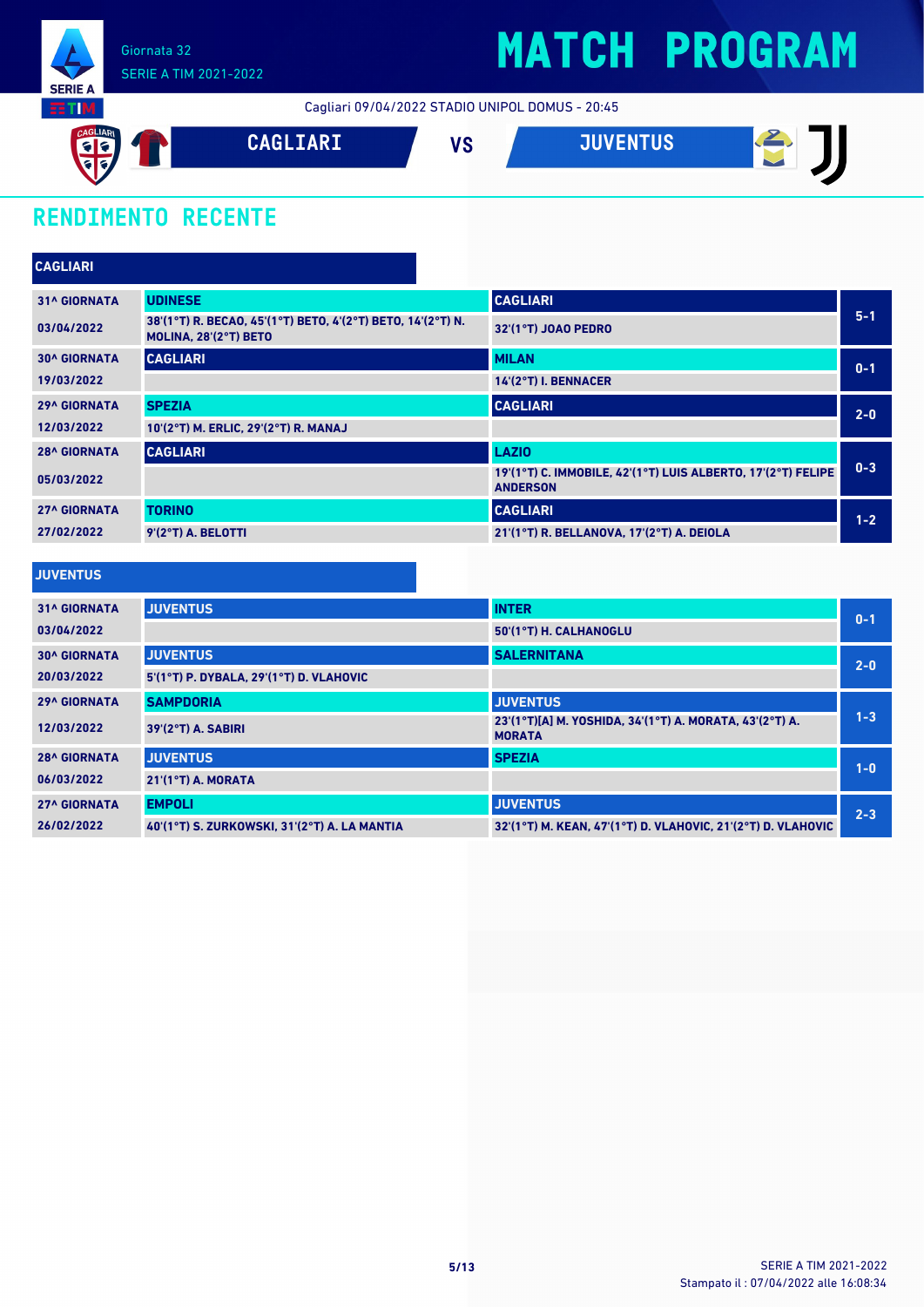

Cagliari 09/04/2022 STADIO UNIPOL DOMUS - 20:45

| CAGLIAR<br>CAGLIARI<br><mark>६</mark> ६<br>संब | <b>JUVENTUS</b><br><b>VS</b> | CI              |
|------------------------------------------------|------------------------------|-----------------|
| CONFRONTO SQUADRE [Valori medi]                | <b>CAGLIARI</b>              | <b>JUVENTUS</b> |
| <b>Goal Fatti</b>                              | 0.94                         | 1.52            |
| <b>Goal Subiti</b>                             | 1.9                          | 0.87            |
| Tiri totali                                    | 10.61                        | 14.06           |
| Tiri in porta                                  | 3.13                         | 4.74            |
| <b>Assist</b>                                  | 0.65                         | 0.97            |
| Azioni di attacco                              | 26.42                        | 29.58           |
| Passaggi riusciti                              | 282.87                       | 424.9           |
| Passaggi riusciti %                            | 76%                          | 85%             |
| <b>Falli Fatti</b>                             | 13.94                        | 13.45           |
| <b>Dribbling</b>                               | 6.65                         | 9.81            |
| <b>Baricentro</b>                              | 48.48m                       | 50.72m          |
| Passaggi Chiave                                | 7.13                         | 9.48            |
| Fuorigioco                                     | 1.84                         | 1.77            |
| Corner                                         | 3.71                         | 4.71            |
| <b>Cross Riusciti</b>                          | 5.74                         | 5.29            |
| Poss. propria meta                             | 00'26                        | 00'28           |
| Poss. meta avvers                              | 00'15                        | 00'25           |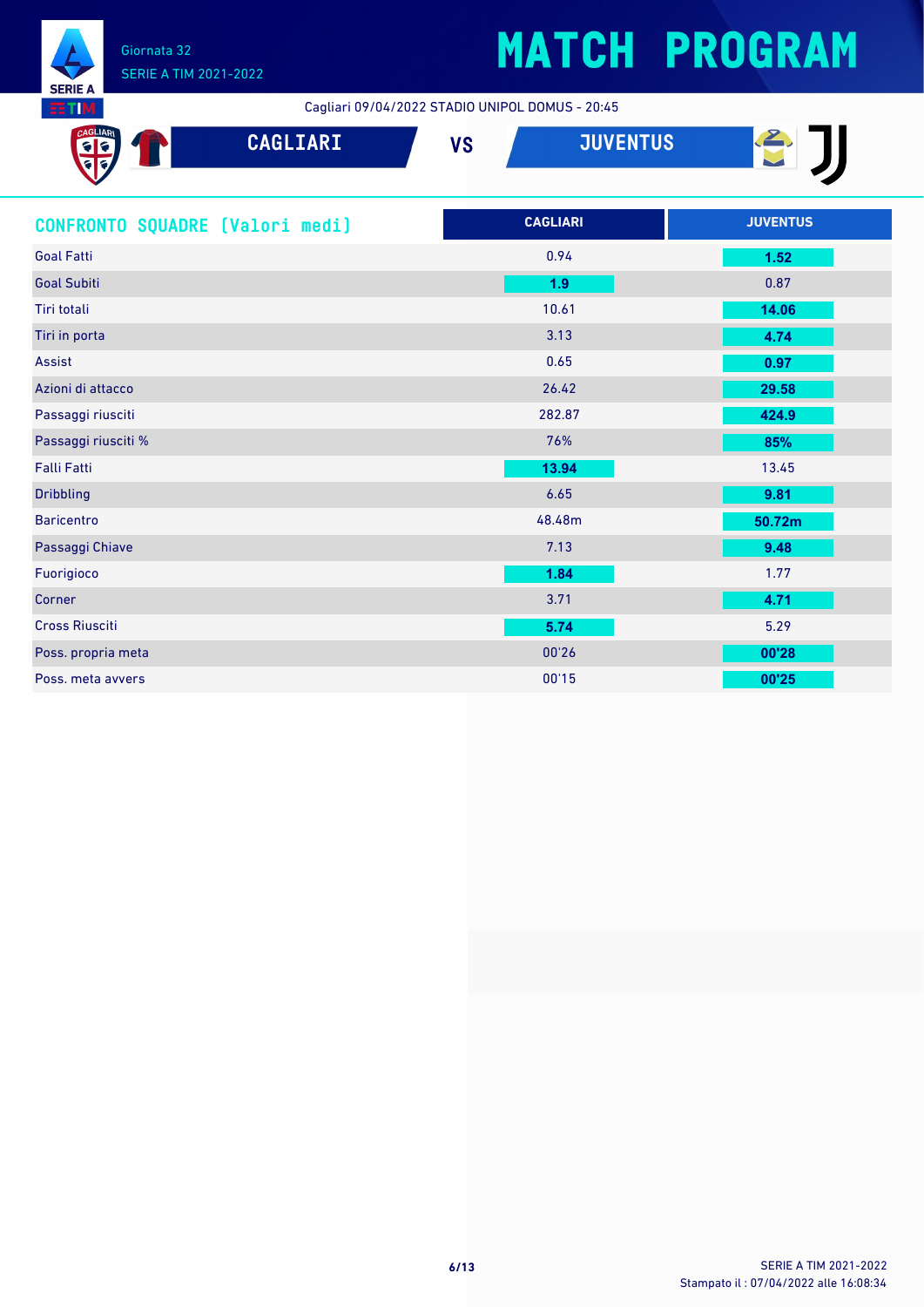

Giornata 32 SERIE A TIM 2021-2022

## **MATCH PROGRAM**

Cagliari 09/04/2022 STADIO UNIPOL DOMUS - 20:45

 $\overline{\bullet}$ 

**CAGLIARI VS JUVENTUS**

# **BJ**

#### **RENDIMENTO ATLETICO \***

| <b>CAGLIARI</b>          | Pres. (Min.) | Media (km) | <b>Media</b><br><b>Sprint (Km)</b> | <b>JUVENTUS</b>           | Pres. (Min.) | Media (km) | <b>Media</b><br><b>Sprint (Km)</b> |
|--------------------------|--------------|------------|------------------------------------|---------------------------|--------------|------------|------------------------------------|
| 8 R. MARIN               | 29 (2536')   | 10.763     | 0.802                              | 27 M. LOCATELLI           | 29 (2150')   | 10.46      | 0.584                              |
| 27 A. GRASSI             | 24 (1790')   | 10.462     | 0.898                              | <b>14 W. MCKENNIE</b>     | 20 (1449')   | 10.388     | 1.219                              |
| <b>18 N. NANDEZ</b>      | 17 (1436')   | 10.271     | 0.993                              | 4 M. DE LIGT              | 26(2433)     | 10.13      | 0.49                               |
| 44 A. CARBONI            | 24 (1918')   | 10.063     | 0.763                              | 25 A. RABIOT              | 26 (1865')   | 10.006     | 1.113                              |
| <b>3 E. GOLDANIGA</b>    | 10(962)      | 10.058     | 0.747                              | <b>7</b> D. VLAHOVIC      | 8(674)       | 9.788      | 0.856                              |
| 12 R. BELLANOVA          | 24 (2022')   | 9.982      | 1.153                              | <b>6 DANILO</b>           | 18 (1644')   | 9.775      | 0.876                              |
| 10 JOAO PEDRO            | 30 (2887')   | 9.981      | 0.879                              | 11 J. CUADRADO            | 29 (2310')   | 9.757      | 0.828                              |
| 14 A. DEIOLA             | 27 (1817')   | 9.553      | 0.951                              | 24 D. RUGANI              | 9(742)       | 9.698      | 0.354                              |
| 22 C. LYKOGIANNIS        | 24 (1622')   | 9.395      | 0.78                               | <b>19 L. BONUCCI</b>      | 17 (1625')   | 9.69       | 0.505                              |
| 15 G. ALTARE             | 12 (923')    | 9.157      | 0.728                              | 10 P. DYBALA              | 22 (1700')   | 9.635      | 0.71                               |
| <b>16 K. STROOTMAN</b>   | 10(679)      | 9.016      | 0.597                              | 3 G. CHIELLINI            | 15 (1166')   | 9.52       | 0.494                              |
| <b>66 M. LOVATO</b>      | 11 (909')    | 8.957      | 0.52                               | <b>12 ALEX SANDRO</b>     | 22 (1535')   | 9.481      | 0.758                              |
| 29 DALBERT               | 23 (1766')   | 8.839      | 1.071                              | 28 D. ZAKARIA             | 4(287)       | 9.348      | 0.947                              |
| 23 L. CEPPITELLI         | 20 (1234')   | 8.57       | 0.483                              | <b>9</b> A. MORATA        | 30(2106)     | 8.778      | 0.795                              |
| <b>33 A. OBERT</b>       | 5(281)       | 8.518      | 0.589                              | <b>5 ARTHUR</b>           | 17 (857')    | 8.71       | 0.59                               |
| 25 G. ZAPPA              | 24 (1230')   | 8.122      | 0.86                               | 2 M. DE SCIGLIO           | 17 (980')    | 8.678      | 0.679                              |
| 30 L. PAVOLETTI          | 26 (1276')   | 8.108      | 0.585                              | 22 F. CHIESA              | 14(916)      | 8.377      | 0.953                              |
| 20 G. PEREIRO            | 23 (1000')   | 7.494      | 0.561                              | 17 L. PELLEGRINI          | 14 (922')    | 8.006      | 0.625                              |
| 9 KEITA                  | 19 (1022')   | 7.137      | 0.528                              | <b>20 F. BERNARDESCHI</b> | 21(1181)     | 7.869      | 0.778                              |
| 4 D. BASELLI             | 6(276)       | 6.843      | 0.558                              | <b>18 M. KEAN</b>         | 25(918)      | 5.645      | 0.544                              |
| <b>40 S. WALUKIEWICZ</b> | 6(304)       | 6.556      | 0.418                              | 21 KAIO JORGE             | 9(153)       | 5.076      | 0.61                               |
| 6 M. ROG                 | 1(25)        | 3.327      | 0.217                              | <b>38 M. AKE'</b>         | 1(8')        | 1.197      | 0.194                              |
| <b>39 C. KOURFALIDIS</b> | 2(30')       | 2.083      | 0.263                              | <b>46 M. SOULE'</b>       | 2(7)         | 0.85       | 0.173                              |
| 19 L. GAGLIANO           | 2(23')       | 1.373      | 0.144                              | 47 F. MIRETTI             | 1(4)         | 0.549      | 0.062                              |
| 32 D. CETER VALENCIA     | 1(7)         | 0.855      | 0.07                               |                           |              |            |                                    |

\* Le informazioni riportate sul Rendimento Atletico sono da intendersi riferite al periodo di permanenza nella squadra corrente.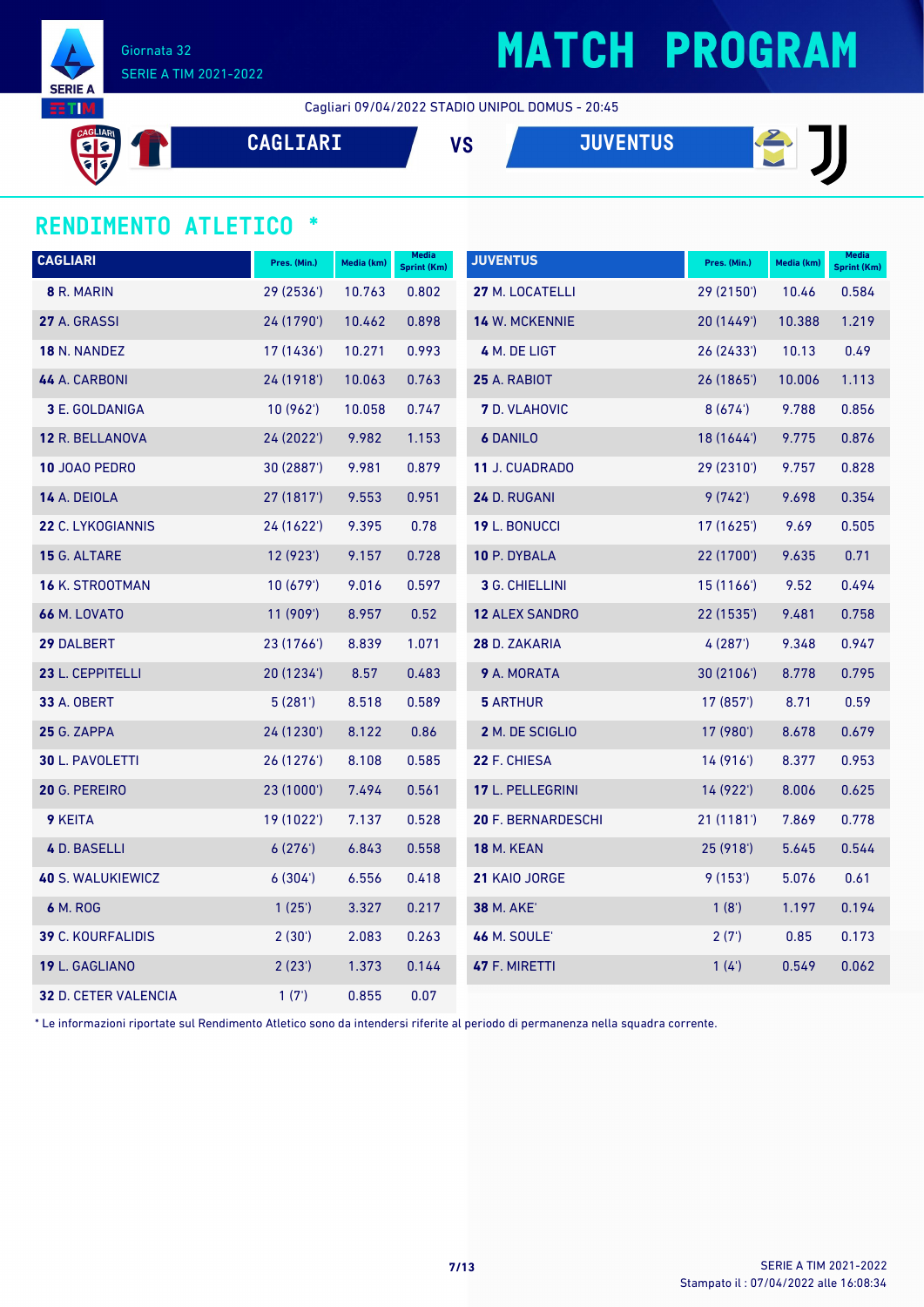Giornata 32 SERIE A TIM 2021-2022

**SERIE A ETIM** 

Cagliari 09/04/2022 STADIO UNIPOL DOMUS - 20:45



### **GLI INCONTRI DELLA 32 ^ GIORNATA**

| EMPOLI          |           | vs SPEZIA             | 09/04/2022 15:00 |
|-----------------|-----------|-----------------------|------------------|
| <b>INTER</b>    | <b>VS</b> | <b>HELLAS VERONA</b>  | 09/04/2022 18:00 |
| <b>CAGLIARI</b> |           | vs JUVENTUS           | 09/04/2022 20:45 |
| <b>GENOA</b>    |           | vs LAZIO              | 10/04/2022 12:30 |
| <b>NAPOLI</b>   |           | vs FIORENTINA         | 10/04/2022 15:00 |
| <b>SASSUOLO</b> | <b>VS</b> | <b>ATALANTA</b>       | 10/04/2022 15:00 |
| <b>VENEZIA</b>  | VS        | <b>UDINESE</b>        | 10/04/2022 15:00 |
| <b>ROMA</b>     |           | <b>vs</b> SALERNITANA | 10/04/2022 18:00 |
| <b>TORINO</b>   |           | vs MILAN              | 10/04/2022 20:45 |
| <b>BOLOGNA</b>  | <b>VS</b> | <b>SAMPDORIA</b>      | 11/04/2022 20:45 |

#### **CLASSIFICA SERIE A TIM**

|                      | <b>PTG</b> | G  | <b>V</b>        | $\mathsf{N}$     | P                | <b>GF</b> | GS | DIFF.RETI |
|----------------------|------------|----|-----------------|------------------|------------------|-----------|----|-----------|
| <b>MILAN</b>         | 67         | 31 | 20              | 7                | 4                | 56        | 29 | $+27$     |
| <b>NAPOLI</b>        | 66         | 31 | 20              | $\boldsymbol{6}$ | $\overline{5}$   | 56        | 23 | $+33$     |
| <b>INTER</b>         | 63         | 30 | 18              | 9                | 3                | 63        | 24 | $+39$     |
| <b>JUVENTUS</b>      | 59         | 31 | 17              | $\pmb{8}$        | $\boldsymbol{6}$ | 47        | 27 | $+20$     |
| <b>ROMA</b>          | 54         | 31 | 16              | $\boldsymbol{6}$ | 9                | 51        | 35 | $+16$     |
| <b>LAZIO</b>         | 52         | 31 | 15              | $\overline{7}$   | 9                | 60        | 46 | $+14$     |
| <b>ATALANTA</b>      | 51         | 30 | 14              | 9                | $\overline{7}$   | 52        | 34 | $+18$     |
| <b>FIORENTINA</b>    | 50         | 30 | 15              | 5 <sup>5</sup>   | 10               | 49        | 38 | $+11$     |
| <b>HELLAS VERONA</b> | 45         | 31 | 12              | 9                | 10               | 56        | 47 | $+9$      |
| <b>SASSUOLO</b>      | 43         | 31 | 11              | 10               | 10               | 56        | 51 | $+5$      |
| <b>TORINO</b>        | 38         | 30 | 10              | $\bf 8$          | 12               | 35        | 30 | $+5$      |
| <b>BOLOGNA</b>       | 34         | 30 | 9               | $\overline{7}$   | 14               | 32        | 44 | $-12$     |
| <b>UDINESE</b>       | 33         | 29 | $\overline{7}$  | 12               | 10               | 41        | 47 | $-6$      |
| <b>EMPOLI</b>        | 33         | 31 | $\bf 8$         | 9                | 14               | 41        | 56 | $-15$     |
| <b>SPEZIA</b>        | 32         | 31 | 9               | 5                | 17               | 32        | 54 | $-22$     |
| <b>SAMPDORIA</b>     | 29         | 31 | $\bf 8$         | 5                | 18               | 39        | 52 | $-13$     |
| <b>CAGLIARI</b>      | 25         | 31 | $5\phantom{.0}$ | 10               | 16               | 29        | 59 | $-30$     |
| <b>VENEZIA</b>       | 22         | 30 | $5\phantom{.0}$ | $\overline{7}$   | 18               | 25        | 55 | $-30$     |
| <b>GENOA</b>         | 22         | 31 | $\overline{2}$  | 16               | 13               | 23        | 48 | $-25$     |
| <b>SALERNITANA</b>   | 16         | 29 | 3               | $\overline{7}$   | 19               | 22        | 66 | $-44$     |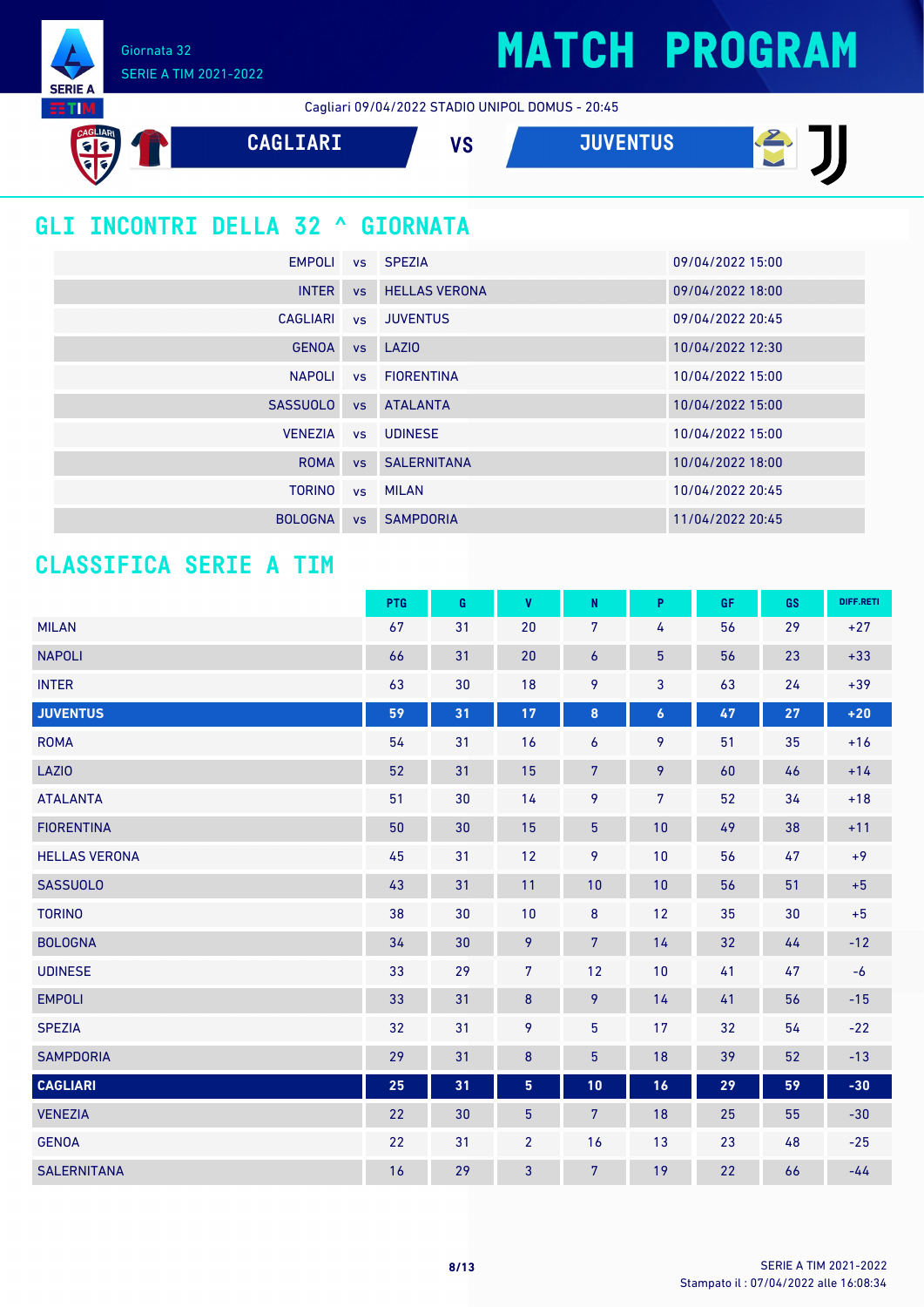

图

Cagliari 09/04/2022 STADIO UNIPOL DOMUS - 20:45



### **CLASSIFICA GIOCATORI**

|   | <b>RANKING MARCATORI</b> |            | <b>Gol(Rigore)</b> |
|---|--------------------------|------------|--------------------|
| 1 | C. IMMOBILE              | LAZ        | 21(6)              |
| 1 | <b>D. VLAHOVIC</b>       | <b>JUV</b> | 21(5)              |
| 3 | <b>G. SIMEONE</b>        | <b>VER</b> | 16(0)              |
| 4 | T. ABRAHAM               | <b>ROM</b> | 15(2)              |
| 5 | <b>D. BERARDI</b>        | <b>SAS</b> | 14(6)              |
| 5 | L. MARTINEZ              | <b>INT</b> | 14(3)              |
| 7 | <b>G. SCAMACCA</b>       | <b>SAS</b> | 13(1)              |
| 8 | E. DZEKO                 | <b>INT</b> | 12(0)              |
| 9 | V. OSIMHEN               | <b>NAP</b> | 11(0)              |
| 9 | <b>BETO</b>              | UDI        | 11(0)              |

### **CLASSIFICA SQUADRE**

|                | <b>RANKING SQUADRE</b> | <b>Gol - Media Gol</b> |      |
|----------------|------------------------|------------------------|------|
| 1              | <b>INTER</b>           | 63                     | 2.1  |
| $\overline{2}$ | <b>LAZIO</b>           | 60                     | 1.94 |
| 3              | <b>HELLAS VERONA</b>   | 56                     | 1.81 |
| 3              | <b>MILAN</b>           | 56                     | 1.81 |
| 3              | <b>NAPOLI</b>          | 56                     | 1.81 |
| 3              | <b>SASSUOLO</b>        | 56                     | 1.81 |
| 7              | <b>ATALANTA</b>        | 52                     | 1.73 |
| 8              | <b>ROMA</b>            | 51                     | 1.65 |
| 9              | <b>FIORENTINA</b>      | 49                     | 1.63 |
| 10             | <b>JUVENTUS</b>        | 47                     | 1.52 |
| 11             | <b>EMPOLI</b>          | 41                     | 1.32 |
| 11             | <b>UDINESE</b>         | 41                     | 1.41 |
|                | <b>13 SAMPDORIA</b>    | 39                     | 1.26 |
|                | 14 TORINO              | 35                     | 1.17 |
|                | 15 BOLOGNA             | 32                     | 1.07 |
|                | 15 SPEZIA              | 32                     | 1.03 |
|                | <b>17 CAGLIARI</b>     | 29                     | 0.94 |
|                | 18 VENEZIA             | 25                     | 0.83 |
|                | 19 GENOA               | 23                     | 0.74 |
|                | <b>20 SALERNITANA</b>  | 22                     | 0.76 |

| <b>RANKING SQUADRE</b> |                      | <b>Tot tiri-In porta-Fuori-Respinti</b> |     |     |     |
|------------------------|----------------------|-----------------------------------------|-----|-----|-----|
| 1                      | <b>INTER</b>         | 506                                     | 192 | 182 | 132 |
| $\overline{2}$         | <b>MILAN</b>         | 490                                     | 152 | 205 | 133 |
| 3                      | <b>NAPOLI</b>        | 483                                     | 165 | 183 | 135 |
| 3                      | <b>ROMA</b>          | 483                                     | 155 | 188 | 140 |
| 5                      | <b>SASSUOLO</b>      | 473                                     | 177 | 167 | 129 |
| $\overline{6}$         | <b>ATALANTA</b>      | 447                                     | 135 | 172 | 140 |
| $\overline{7}$         | <b>JUVENTUS</b>      | 436                                     | 147 | 187 | 102 |
| 8                      | <b>EMPOLI</b>        | 412                                     | 134 | 157 | 121 |
| 9                      | <b>FIORENTINA</b>    | 409                                     | 152 | 163 | 94  |
| 10                     | <b>TORINO</b>        | 383                                     | 124 | 164 | 95  |
| 11                     | <b>UDINESE</b>       | 378                                     | 135 | 139 | 104 |
| 12                     | <b>HELLAS VERONA</b> | 377                                     | 131 | 149 | 97  |
| 13                     | LAZI <sub>0</sub>    | 345                                     | 145 | 127 | 73  |
| 14                     | <b>BOLOGNA</b>       | 344                                     | 117 | 140 | 87  |
| 15                     | <b>SAMPDORIA</b>     | 334                                     | 107 | 140 | 87  |
| 16                     | <b>CAGLIARI</b>      | 329                                     | 97  | 143 | 89  |
| 17                     | <b>SPEZIA</b>        | 317                                     | 111 | 122 | 84  |
| 18                     | <b>GENOA</b>         | 308                                     | 90  | 135 | 83  |
| 19                     | <b>SALERNITANA</b>   | 303                                     | 94  | 121 | 88  |
| 20                     | <b>VENEZIA</b>       | 287                                     | 94  | 129 | 64  |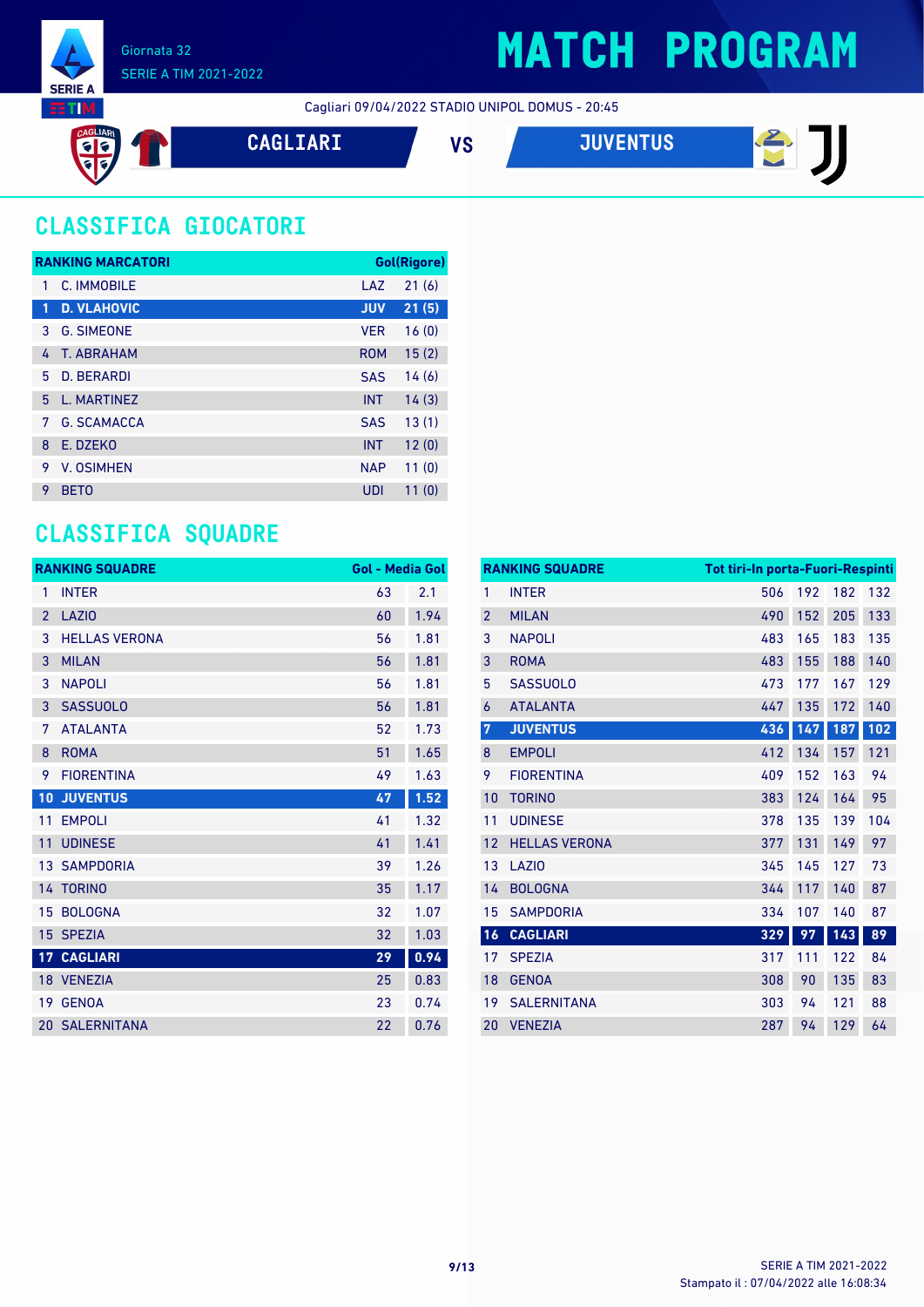

CAGLIARI

#### Giornata 32 SERIE A TIM 2021-2022

 $\mathbf{T}$ 

## **MATCH PROGRAM**

Cagliari 09/04/2022 STADIO UNIPOL DOMUS - 20:45

|  | <b>CA</b> |  |
|--|-----------|--|
|  |           |  |





**RANKING SQUADRE Passaggi riusciti - % \***



| <b>RANKING SQUADRE</b> | <b>Assist</b> | <b>Media</b><br>A. |
|------------------------|---------------|--------------------|
| 1 INTER                | 42            | 1.40               |
| 2 LAZIO                | 41            | 1.32               |
| <b>3 HELLAS VERONA</b> | 36            | 1.16               |
| <b>3 NAPOLI</b>        | 36            | 1.16               |
| <b>5 ATALANTA</b>      | 35            | 1.17               |
| <b>6 JUVENTUS</b>      | 30            | 0.97               |
| 7 SASSUOLO             | 29            | 0.94               |
| <b>8 FIORENTINA</b>    | 28            | 0.93               |
| 8 MILAN                | 28            | 0.90               |
| 10 ROMA                | 27            | 0.87               |
| 11 BOLOGNA             | 26            | 0.87               |
| <b>12 SAMPDORIA</b>    | 25            | 0.81               |
| <b>13 UDINESE</b>      | 24            | 0.83               |
| <b>14 TORINO</b>       | 22            | 0.73               |
| <b>15 CAGLIARI</b>     | 20            | 0.65               |
| <b>15 EMPOLI</b>       | 20            | 0.65               |
| <b>17 VFNF7IA</b>      | 19            | 0.63               |
| <b>18 SPEZIA</b>       | 18            | 0.58               |
| <b>19 GENOA</b>        | 17            | 0.55               |
| <b>20 SALERNITANA</b>  | 13            | 0.45               |

|                 | <b>RANKING SQUADRE</b>  | Passaggi chiave* |
|-----------------|-------------------------|------------------|
| 1               | <b>INTER</b>            | 11.07            |
| $\overline{2}$  | <b>NAPOLI</b>           | 10.77            |
| 3               | <b>ATALANTA</b>         | 10.47            |
| 4               | <b>MILAN</b>            | 10.45            |
| 5               | <b>ROMA</b>             | 10.23            |
| 6               | <b>SASSUOLO</b>         | 10.03            |
| 7               | <b>JUVENTUS</b>         | 9.48             |
| 8               | <b>FIORENTINA</b>       | 9.37             |
| 9               | <b>TORINO</b>           | 9                |
| 10              | <b>UDINESE</b>          | 8.55             |
| 11              | <b>EMPOLI</b>           | 8.42             |
| 12 <sup>2</sup> | <b>BOLOGNA</b>          | 8.1              |
|                 | <b>13 HELLAS VERONA</b> | 7.42             |
|                 | <b>14 SAMPDORIA</b>     | 7.26             |
|                 | 15 LAZIO                | 7.16             |
|                 | <b>16 CAGLIARI</b>      | 7.13             |
|                 | <b>17 SALERNITANA</b>   | 7.03             |
|                 | 18 SPEZIA               | 6.87             |
| 19              | <b>GENOA</b>            | 6.23             |
| 20              | <b>VENEZIA</b>          | 6.17             |

\* Valori medi per partita.

|                | www.communication          | aaaayyi maacin w |    |
|----------------|----------------------------|------------------|----|
| $\mathbf{1}$   | LAZI <sub>0</sub>          | 501.45           | 87 |
| $\overline{2}$ | <b>NAPOLI</b>              | 499.9            | 87 |
| 3              | <b>INTER</b>               | 456.7            | 86 |
| 4              | <b>SASSUOLO</b>            | 425.39           | 85 |
| 5              | <b>JUVENTUS</b>            | 424.9            | 85 |
| 6              | <b>FIORENTINA</b>          | 424.27           | 85 |
| 7              | <b>ATALANTA</b>            | 419.63           | 82 |
| 8              | <b>MILAN</b>               | 401.32           | 84 |
| 9              | <b>ROMA</b>                | 372.74           | 83 |
| 10             | <b>BOLOGNA</b>             | 354.77           | 81 |
| 11             | <b>TORINO</b>              | 340.43           | 78 |
|                | <b>12 HELLAS VERONA</b>    | 324.74           | 77 |
|                | 13 EMPOLI                  | 314.87           | 79 |
|                | <b>14 SAMPDORIA</b>        | 310.81           | 77 |
|                | 15 SPEZIA                  | 295.68           | 78 |
|                | <b>16 UDINESE</b>          | 285.48           | 78 |
|                | 17 VENEZIA                 | 284.37           | 78 |
|                | <b>18 CAGLIARI</b>         | 282.87           | 76 |
|                | 19 GENOA                   | 273.48           | 74 |
|                | <b>20 SALERNITANA</b>      | 262.28           | 77 |
|                | * Valori medi per partita. |                  |    |

|                | <b>RANKING SQUADRE</b>     | Recuperi* |
|----------------|----------------------------|-----------|
| 1              | <b>HELLAS VERONA</b>       | 62.84     |
| $\overline{2}$ | <b>ATALANTA</b>            | 60.2      |
| 3              | <b>GENOA</b>               | 56.77     |
| 4              | <b>TORINO</b>              | 56.03     |
| 5              | <b>MILAN</b>               | 54.71     |
| 6              | <b>SAMPDORIA</b>           | 54.06     |
| 7              | <b>JUVENTUS</b>            | 53.1      |
| 8              | <b>EMPOLI</b>              | 51.9      |
| 9              | <b>UDINESE</b>             | 51.45     |
| 10             | <b>INTER</b>               | 51.4      |
| 11             | <b>SPEZIA</b>              | 51.23     |
|                | 12 VENEZIA                 | 51.13     |
|                | 13 ROMA                    | 50.81     |
|                | <b>14 CAGLIARI</b>         | 50.71     |
|                | 15 BOLOGNA                 | 50.47     |
|                | 16 NAPOLI                  | 50.42     |
|                | <b>17 LAZIO</b>            | 49.87     |
|                | 18 SASSUOLO                | 49.45     |
|                | <b>19 FIORENTINA</b>       | 48.6      |
|                | <b>20 SALERNITANA</b>      | 47.28     |
|                | * Valori medi per partita. |           |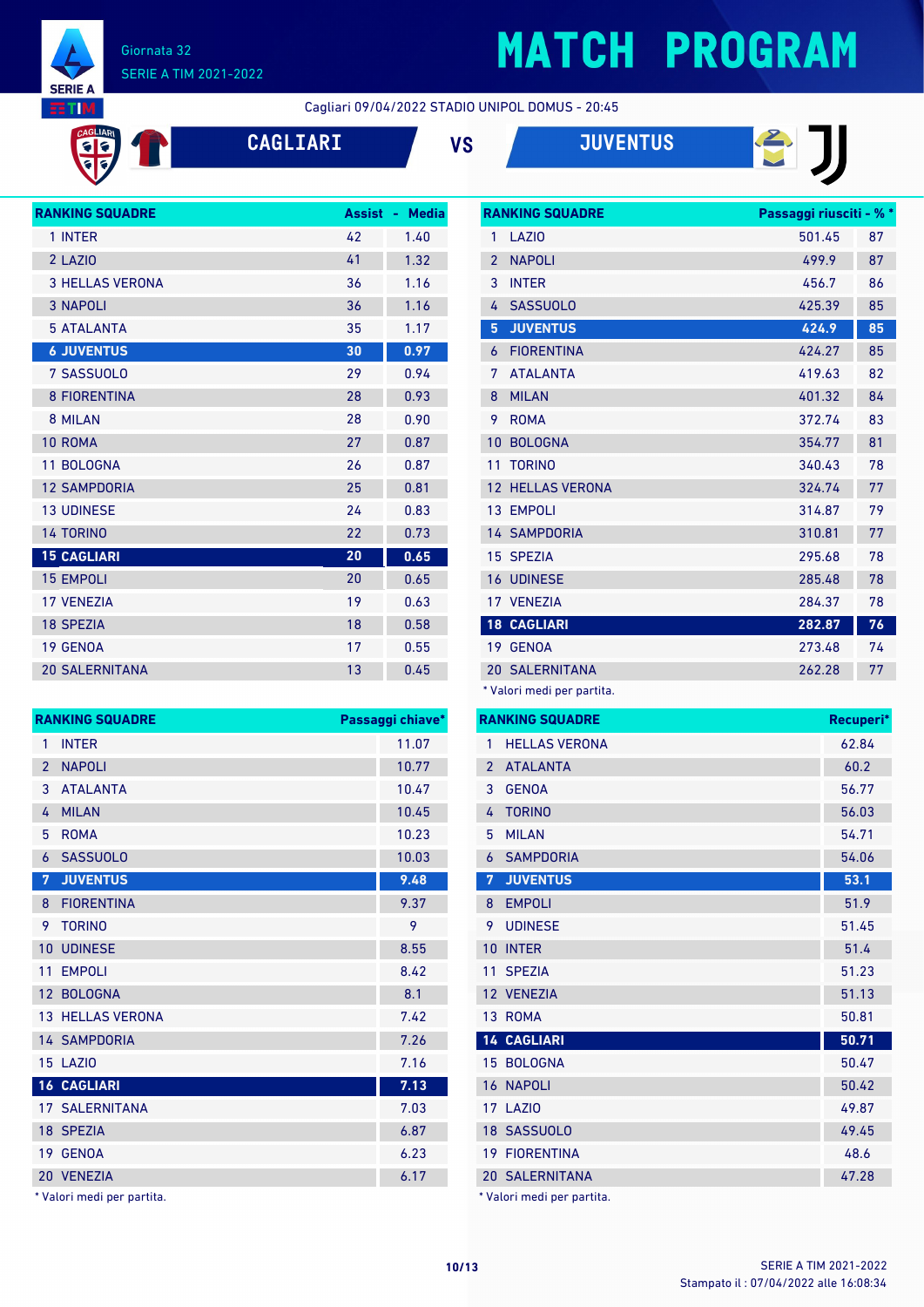

CAGLIARI

#### Giornata 32 SERIE A TIM 2021-2022

## **MATCH PROGRAM**

日リ

Cagliari 09/04/2022 STADIO UNIPOL DOMUS - 20:45

| <b>CAGLIAR</b> |  |  |
|----------------|--|--|
|                |  |  |

| VS | <b>JUVENTUS</b> |
|----|-----------------|
|    |                 |

|                  | <b>RANKING SQUADRE</b><br><b>Tot. Parate - Media</b> |     |                |
|------------------|------------------------------------------------------|-----|----------------|
| 1                | <b>EMPOLI</b>                                        | 123 | 3.97           |
| $\overline{2}$   | <b>VENEZIA</b>                                       | 120 | 4              |
| 3                | <b>SALERNITANA</b>                                   | 114 | 3.93           |
| 4                | <b>SPEZIA</b>                                        | 114 | 3.68           |
| 5                | <b>SAMPDORIA</b>                                     | 105 | 3.39           |
| $\boldsymbol{6}$ | <b>CAGLIARI</b>                                      | 103 | 3.32           |
| 7                | <b>GENOA</b>                                         | 102 | 3.29           |
| 8                | <b>BOLOGNA</b>                                       | 101 | 3.37           |
| 9                | <b>SASSUOLO</b>                                      | 86  | 2.77           |
| 10               | <b>INTER</b>                                         | 84  | 2.8            |
| 11               | <b>ROMA</b>                                          | 84  | 2.71           |
| 12               | <b>NAPOLI</b>                                        | 83  | 2.68           |
| 13               | <b>MILAN</b>                                         | 82  | 2.65           |
|                  | <b>14 HELLAS VERONA</b>                              | 77  | 2.48           |
|                  | 15 LAZIO                                             | 71  | 2.29           |
|                  | <b>16 ATALANTA</b>                                   | 69  | 2.3            |
|                  | <b>16 JUVENTUS</b>                                   | 69  | 2.23           |
| 18               | <b>UDINESE</b>                                       | 68  | 2.34           |
| 19               | <b>FIORENTINA</b>                                    | 66  | 2.2            |
|                  | 20 TORINO                                            | 60  | $\overline{2}$ |

|                          | <b>RANKING SQUADRE</b> | Media Km |
|--------------------------|------------------------|----------|
| 1                        | LAZI <sub>0</sub>      | 112.487  |
| $\overline{\phantom{a}}$ | <b>EMPOLI</b>          | 111.708  |
| 3                        | <b>INTER</b>           | 111.438  |
| 4                        | <b>ATALANTA</b>        | 110.749  |
| 5                        | <b>VENEZIA</b>         | 109.774  |
| 6                        | <b>HELLAS VERONA</b>   | 109.364  |
| 7                        | <b>GENOA</b>           | 108.91   |
| 8                        | <b>JUVENTUS</b>        | 108.444  |
| 9                        | <b>ROMA</b>            | 107.832  |
| 10                       | <b>CAGLIARI</b>        | 107.419  |
| 11                       | <b>NAPOLI</b>          | 107.142  |
|                          | 12 SPEZIA              | 106.955  |
|                          | 13 MILAN               | 106.385  |
|                          | <b>14 FIORENTINA</b>   | 106.285  |
|                          | <b>15 SALERNITANA</b>  | 106.237  |
| 16                       | <b>TORINO</b>          | 106.102  |
| 17 <sup>1</sup>          | <b>SAMPDORIA</b>       | 105.929  |
|                          | 18 SASSUOLO            | 105.474  |
| 19                       | <b>BOLOGNA</b>         | 105.421  |
| 20                       | <b>UDINESE</b>         | 104.44   |

|                 | <b>RANKING SQUADRE</b> | Passaggi 3/4 Tot. - Media |        |
|-----------------|------------------------|---------------------------|--------|
| 1               | <b>NAPOLI</b>          | 3631                      | 117.13 |
| $\mathcal{P}$   | <b>ATALANTA</b>        | 3608                      | 120.27 |
| 3               | <b>INTER</b>           | 3091                      | 103.03 |
| 4               | <b>LAZIO</b>           | 3061                      | 98.74  |
| 5               | <b>MILAN</b>           | 2976                      | 96     |
| 6               | <b>TORINO</b>          | 2819                      | 93.97  |
| 7               | <b>JUVENTUS</b>        | 2776                      | 89.55  |
| 8               | <b>HELLAS VERONA</b>   | 2757                      | 88.94  |
| 9               | <b>FIORENTINA</b>      | 2671                      | 89.03  |
| 10              | <b>SASSUOLO</b>        | 2669                      | 86.1   |
| 11              | <b>EMPOLI</b>          | 2459                      | 79.32  |
| 12              | <b>ROMA</b>            | 2394                      | 77.23  |
| 13              | <b>BOLOGNA</b>         | 2356                      | 78.53  |
| 14              | <b>SAMPDORIA</b>       | 2043                      | 65.9   |
| 15              | <b>SPEZIA</b>          | 1934                      | 62.39  |
| 16              | <b>UDINESE</b>         | 1931                      | 66.59  |
| 17 <sup>2</sup> | <b>CAGLIARI</b>        | 1807                      | 58.29  |
|                 | <b>18 SALERNITANA</b>  | 1781                      | 61.41  |
| 19              | <b>GENOA</b>           | 1700                      | 54.84  |
| 20              | <b>VENEZIA</b>         | 1590                      | 53     |

| <b>RANKING SQUADRE</b> |                       | <b>Dribbling Tot. - Media</b> |       |
|------------------------|-----------------------|-------------------------------|-------|
| 1                      | <b>MILAN</b>          | 371                           | 11.97 |
| $\overline{2}$         | <b>SASSUOLO</b>       | 330                           | 10.65 |
| 3                      | <b>JUVENTUS</b>       | 304                           | 9.81  |
| 4                      | <b>NAPOLI</b>         | 294                           | 9.48  |
| 5                      | <b>ATALANTA</b>       | 282                           | 9.4   |
| 5                      | <b>UDINESE</b>        | 282                           | 9.72  |
| 7                      | LAZIO                 | 276                           | 8.9   |
| 8                      | <b>HELLAS VERONA</b>  | 269                           | 8.68  |
| 8                      | <b>ROMA</b>           | 269                           | 8.68  |
| 10                     | <b>GENOA</b>          | 261                           | 8.42  |
| 11                     | <b>BOLOGNA</b>        | 260                           | 8.67  |
| 12                     | <b>EMPOLI</b>         | 252                           | 8.13  |
|                        | 13 SPEZIA             | 249                           | 8.03  |
|                        | 14 VENEZIA            | 242                           | 8.07  |
|                        | <b>15 TORINO</b>      | 234                           | 7.8   |
| 16                     | <b>FIORENTINA</b>     | 226                           | 7.53  |
|                        | <b>17 SALERNITANA</b> | 210                           | 7.24  |
|                        | <b>18 CAGLIARI</b>    | 206                           | 6.65  |
| 19                     | <b>INTER</b>          | 192                           | 6.4   |
|                        | <b>20 SAMPDORIA</b>   | 181                           | 5.84  |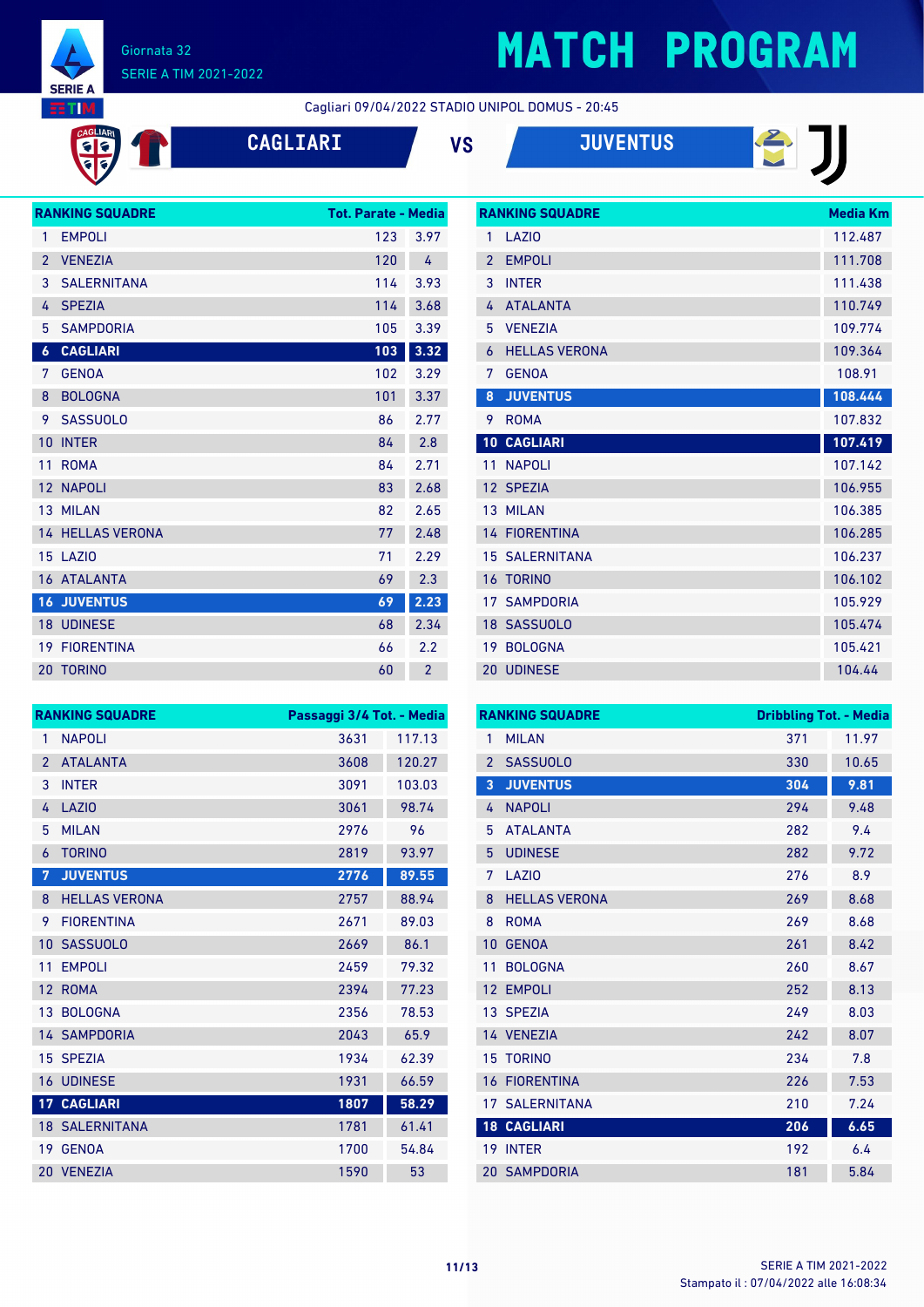

CAGLIAR<br>CI G

#### Giornata 32 SERIE A TIM 2021-2022

# **MATCH PROGRAM**

日

Cagliari 09/04/2022 STADIO UNIPOL DOMUS - 20:45

**CAGLIARI VS JUVENTUS**

| <b>RANKING SQUADRE</b> |                      | Rigori a favore - Contro |                |
|------------------------|----------------------|--------------------------|----------------|
| 1                      | <b>NAPOLI</b>        | 11                       | 1              |
| $\overline{2}$         | <b>INTER</b>         | 10                       | 4              |
| 3                      | <b>FIORENTINA</b>    | 9                        | 5              |
| 4                      | <b>HELLAS VERONA</b> | 8                        | 3              |
| 5                      | <b>MII AN</b>        | 8                        | 5              |
| $\overline{6}$         | <b>LAZIO</b>         | 8                        | $\overline{6}$ |
| 7                      | <b>ROMA</b>          | 7                        | 4              |
| 8                      | <b>SASSUOLO</b>      | 7                        | 8              |
| 9                      | <b>JUVENTUS</b>      | 6                        | 5              |
| 10                     | <b>EMPOLI</b>        | 6                        | 7              |
| 11                     | <b>GENOA</b>         | 5                        | 4              |
| 12                     | <b>ATALANTA</b>      | 4                        | 4              |
| 13                     | <b>BOLOGNA</b>       | 4                        | 7              |
|                        | <b>14 CAGLIARI</b>   | 4                        | 9              |
|                        | <b>15 SAMPDORIA</b>  | 3                        | $\overline{2}$ |
|                        | 16 VENEZIA           | 3                        | 10             |
| 17                     | <b>SPEZIA</b>        | 3                        | 11             |
| 18                     | <b>UDINESE</b>       | $\overline{2}$           | 4              |
| 19                     | <b>SALERNITANA</b>   | $\overline{2}$           | 7              |
| 20                     | <b>TORINO</b>        | 1                        | 5              |

| <b>RANKING SQUADRE</b> |                      | Gol dalla panchina - Media |      |
|------------------------|----------------------|----------------------------|------|
| $\mathbf{1}$           | <b>ATAI ANTA</b>     | 10                         | 1.00 |
| $\mathbf{1}$           | <b>INTER</b>         | 10                         | 1.25 |
| 3                      | <b>UDINESE</b>       | 9                          | 1.00 |
| 4                      | <b>NAPOLI</b>        | 8                          | 1.00 |
| 4                      | <b>ROMA</b>          | 8                          | 1.14 |
| 4                      | <b>SASSUOLO</b>      | 8                          | 1.33 |
| 7                      | <b>EMPOLI</b>        | 6                          | 1.00 |
| 7                      | <b>GENOA</b>         | $\overline{6}$             | 1.20 |
| 7                      | <b>SPEZIA</b>        | 6                          | 1.00 |
| 7                      | <b>TORINO</b>        | $\overline{6}$             | 1.00 |
| 11                     | <b>FIORENTINA</b>    | 5                          | 1.00 |
| 11                     | <b>JUVENTUS</b>      | 5                          | 1.00 |
| 11                     | <b>MILAN</b>         | 5                          | 1.00 |
| 14                     | <b>BOLOGNA</b>       | 4                          | 1.00 |
|                        | <b>14 LAZIO</b>      | 4                          | 1.00 |
|                        | 14 VENEZIA           | 4                          | 1.00 |
|                        | <b>17 CAGLIARI</b>   | 3                          | 1.00 |
| 17 <sup>7</sup>        | <b>HELLAS VERONA</b> | 3                          | 1.00 |
| 17                     | <b>SALERNITANA</b>   | 3                          | 1.00 |
|                        | <b>17 SAMPDORIA</b>  | 3                          | 1.00 |